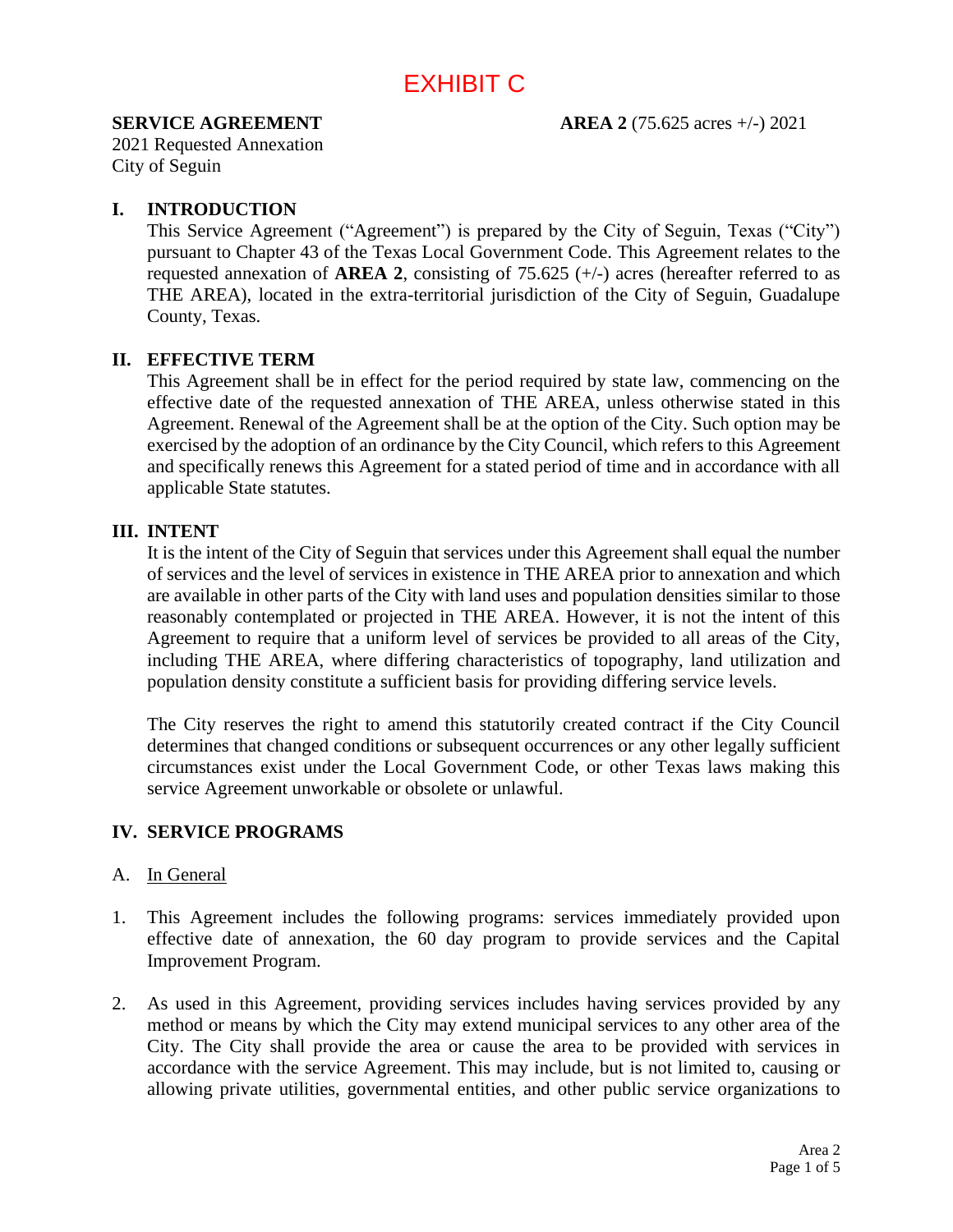provide such services, in whole or in part. The acquisition or construction of the facilities shall be accomplished by purchase, lease, or other contract or by the municipality succeeding to the powers, duties, assets, and obligations of a conservation and reclamation district as authorized or required by law.

As used in this Agreement, the phrase "standard policies and procedures" means those policies and procedures of the City applicable to a particular service which are in effect either at the time that the service is requested or at a time that the service is made available or provided. The policies and procedures may require that a specific type of request be made, such as an application or a petition. They may require that fees or charges be paid, and they may include eligibility requirements and similar provisions.

- B. Services Immediately Provided Upon Effective Date of Annexation
- 1. The Fire Department of the City of Seguin presently provides fire protection to THE AREA.
- 2. Emergency Medical Service EMS is currently provided by the City of Seguin for THE AREA. EMS will remain at the current level of service.
- 3. Library Library services are currently provided for THE AREA at the Seguin Public Library.
- 4. Parks –Access to all park facilities is currently being provided for THE AREA.
- 5. Police Protection The Police Department of the City will provide protection and law enforcement services in THE AREA. These activities will include normal patrols and police responses, the handling of complaints and incident reports, and as appropriate, support by special units.
- 6. Solid Waste Collection All eligible residences in THE AREA will be provided solid waste collection service by contract with the City's solid waste collection provider. Such service will consist of once weekly curbside pickup of refuse and may be amended through the City's contract with the solid waste collection provider.
- 7. Building Inspection Building inspection services including but not limited to structural, plumbing and electrical inspections and permitting will be provided for all construction activities that occur immediately upon effective date of annexation.
- 8. Floodplain Management Floodplain management in accordance with FEMA and the City of Seguin floodplain management ordinances shall occur immediately upon the effective date of annexation. These ordinances are designed to minimize the risk of damage and loss of life due to flooding.
- 9. Code Enforcement Code enforcement including high weeds, junk vehicle removal and nuisance violations will be provided immediately upon the effective date of annexation.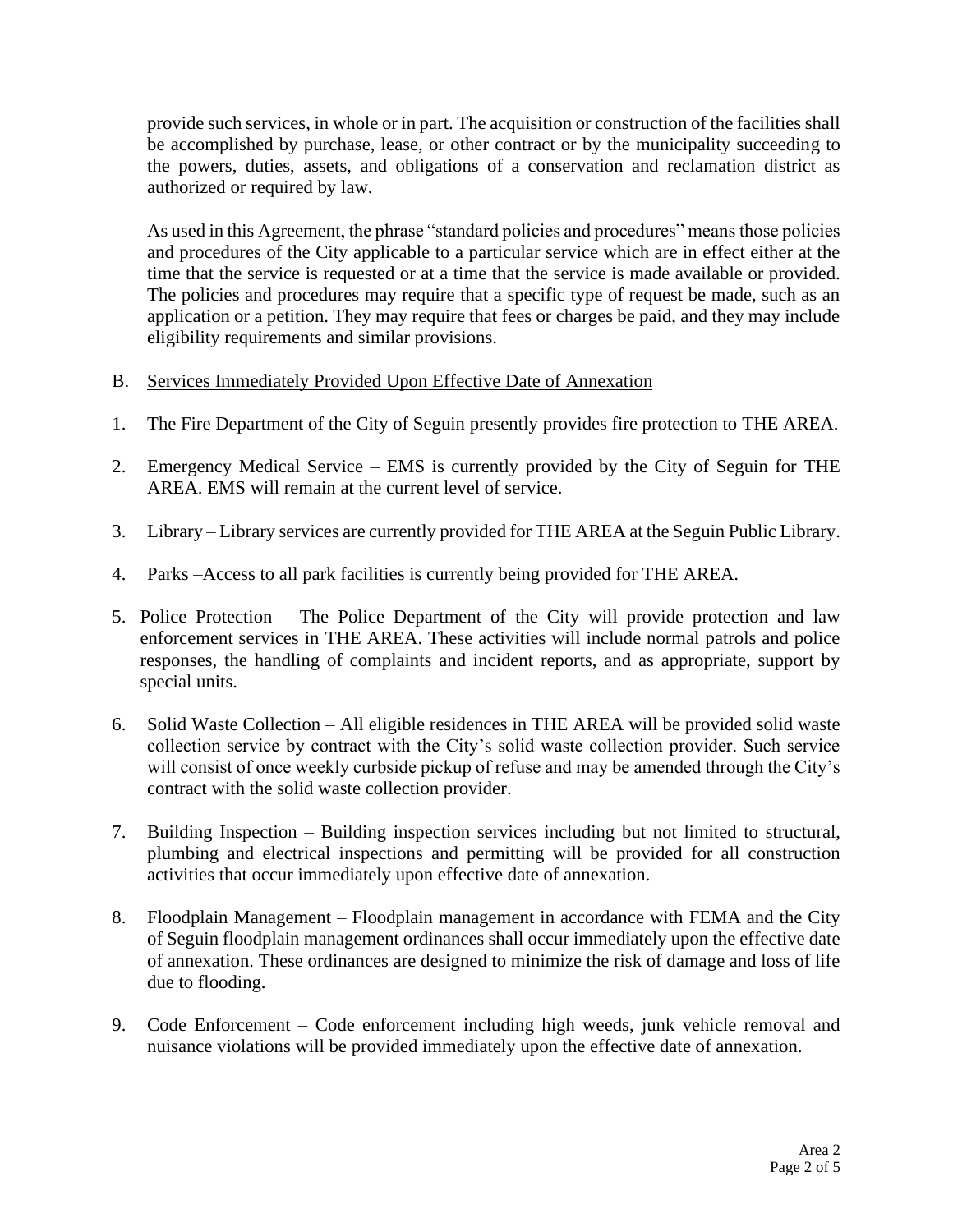- 10. Animal Control Animal control services will be provided by the City of Seguin upon annexation.
- C. 60 Day Program to Provide Services

The City will provide the following services in THE AREA within 60 days after the effective date of the annexation.

- 1. Brush The City will provide for the collection of brush within 60 days of the effective date of annexation in the established brush schedule for the City. Under certain conditions, agricultural operations may apply for a burn permit through the Seguin Fire Marshal in accordance with state and local policies.
- 2. Zoning Administration The City will begin providing zoning administration for THE AREA within 60 days of the effective date of annexation.
- D. Capital Improvement Program (Water, Wastewater and Electric)

## Water

Water is provided to THE AREA by the **Springs Hill WSC**.

#### Wastewater

Sewer extensions to serve future development may be considered in accordance with adopted City of Seguin ordinances and policies.

#### Electric

Electric service to THE AREA is provided by Guadalupe Valley Electric Cooperative  $(G.V.E.C.).$ 

# **V. AMENDMENT: GOVERNING LAW**

This Agreement may not be amended or repealed except as provided by the Texas Local Government Code or other controlling law. Neither changes in methods or means of implementing any part of the service programs nor changes in the responsibilities of the various Departments of the City shall constitute amendments to this Agreement, and the City reserves the right to make such changes. This Agreement is subject to and shall be interpreted in accordance with the Constitution of the United States of America and the State of Texas, the Texas Local Government Code, and the orders, rules and regulations of governmental bodies and officers having jurisdiction.

# **VI. FORCE MAJEURE**

The municipality does not violate this service Agreement if the construction process is interrupted for any reason by circumstances beyond the direct control of the municipality. In case of an emergency, such as a flood or other "Force Majeure" as that term is defined herein,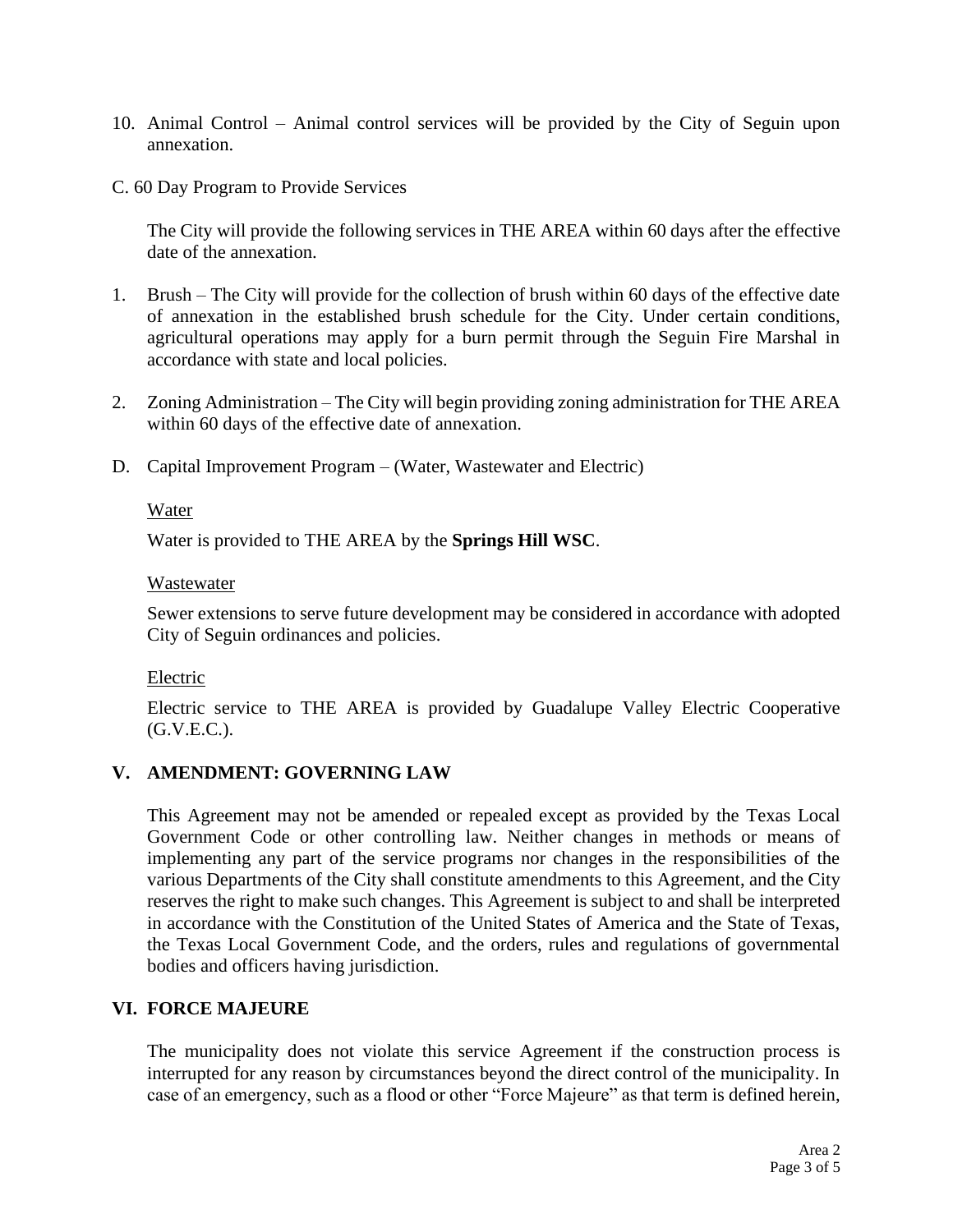in which the City is forced to temporarily divert its personnel and resources away from this area for humanitarian purposes or for the safety of the general public, the City hereby obligates itself to take all reasonable measures to restore services to the level described in this Agreement as soon as possible. "Force Majeure", for the purposes of this Agreement, shall include, but not be limited to, acts of God, acts of a public enemy, war, blockades, insurrection, riots, epidemics, landslides, lightning, earthquakes, fires, storms, floods, washouts, droughts, tornadoes, hurricanes, arrests and restraint of government, explosions, collisions, and other inability of the City, whether similar to those enumerated or otherwise, which is not within the control of the City. Unavailability or shortage of funds shall not constitute "Force Majeure" for the purposes of this Agreement.

## **VII.ENTIRE AGREEMENT**

This document contains the entire and integrated Service Agreement relating to annexation and supersedes all other negotiations, representations, Agreements, and agreements whether written or oral.